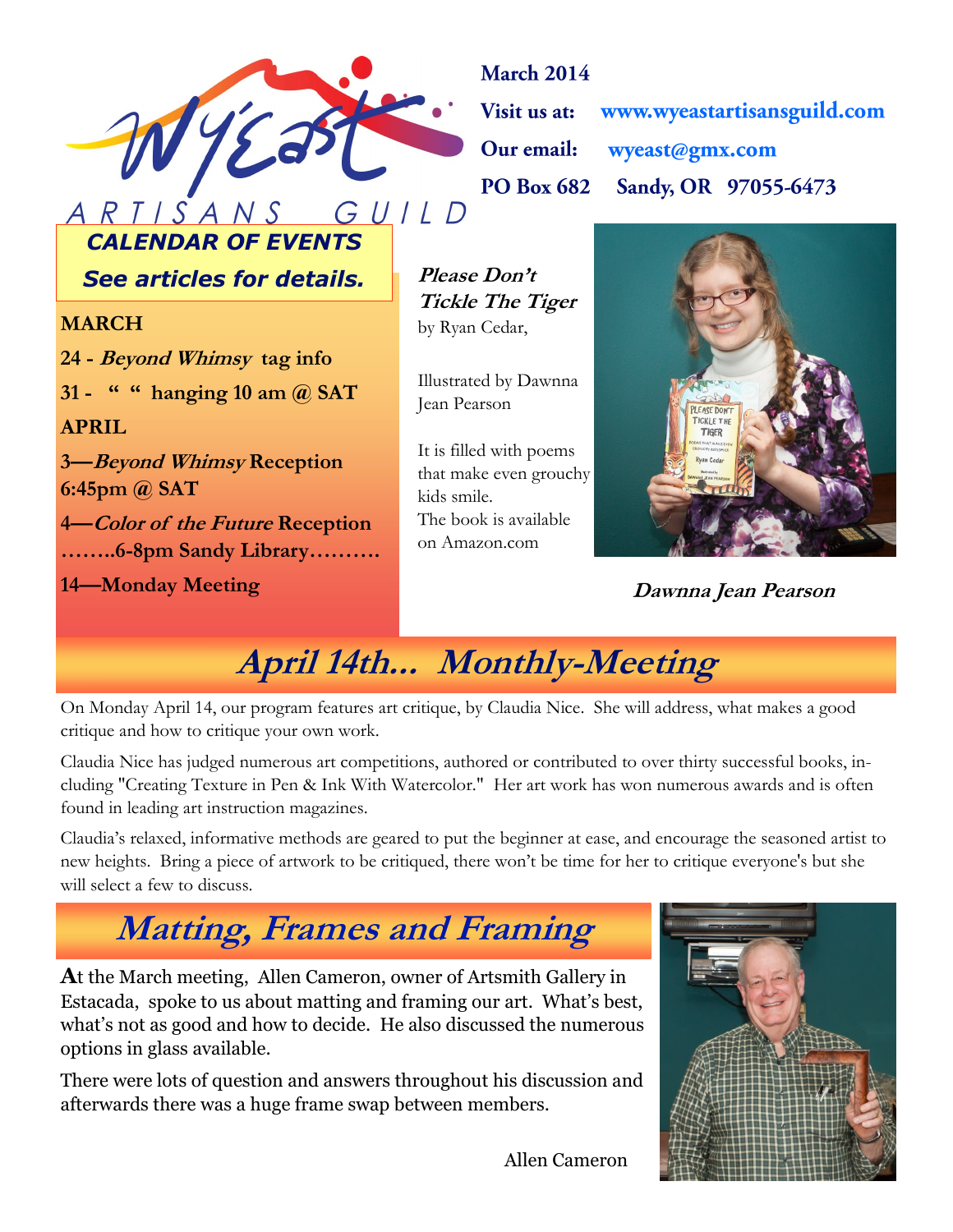**Color of the Future Art Show– Reception**

### *March 6 – June 5 Reception held on First Friday April 4, 6:00 to 8pm Artists speak at 7:00pm*

#### **...A FUN NIGHT TO SHARE…**

Ten member artists are showing their artwork, in this year's annual theme show, at the Sandy Library; *but all members of the Guild are urged to participate in this event, by coming to the reception and bringing a finger-food treat.*

There will be Celtic music while the artists mingle and then at 7pm each artist will have 2 minutes to say a few words about their artwork. They may say something about the inspiration for their work, or something about the techniques or materials used. It's always interesting to have insight into the art and artist and it brings the focus to the theme.

Clackamas County Arts Alliance is hanging the exhibit and *we, the Guild need to spread the word.* Please, send an invitation to your friends and neighbors to come to the library, during the run of the show, to see the artwork.

Thanks to Vern Groff, we have a beautiful color poster and bookmarks.

## **Speaking of the Future...**

**"Beyond Whimsy"** ~ Call for art for the Sandy Actors Theatre show!

This whimsical art show will run during the play *Twelfth Night* and will feature 'imagination' and creativity.

What can you imagine? Fairies and trolls, ETs and flying saucers, ghosts and goblins, flying horses and nightmares or dreamscapes of unimaginable places…

#### **This theme will give you a chance to go wild!**

Please send your tag info. TITLE, MEDIUM, PRICE & SIZE, no later than **March 24th** to: verngroffstudio@gmail .com and bek . hawley@yahoo .com

Artwork must be delivered to SAT on Monday March 31, at 10am or call Becky Hawley to arrange an earlier date for delivery. 503-668-5590

**Mark your calendar for the show opening on Thursday, April 3 at 6:45...invite your friends and stay to see the play.**